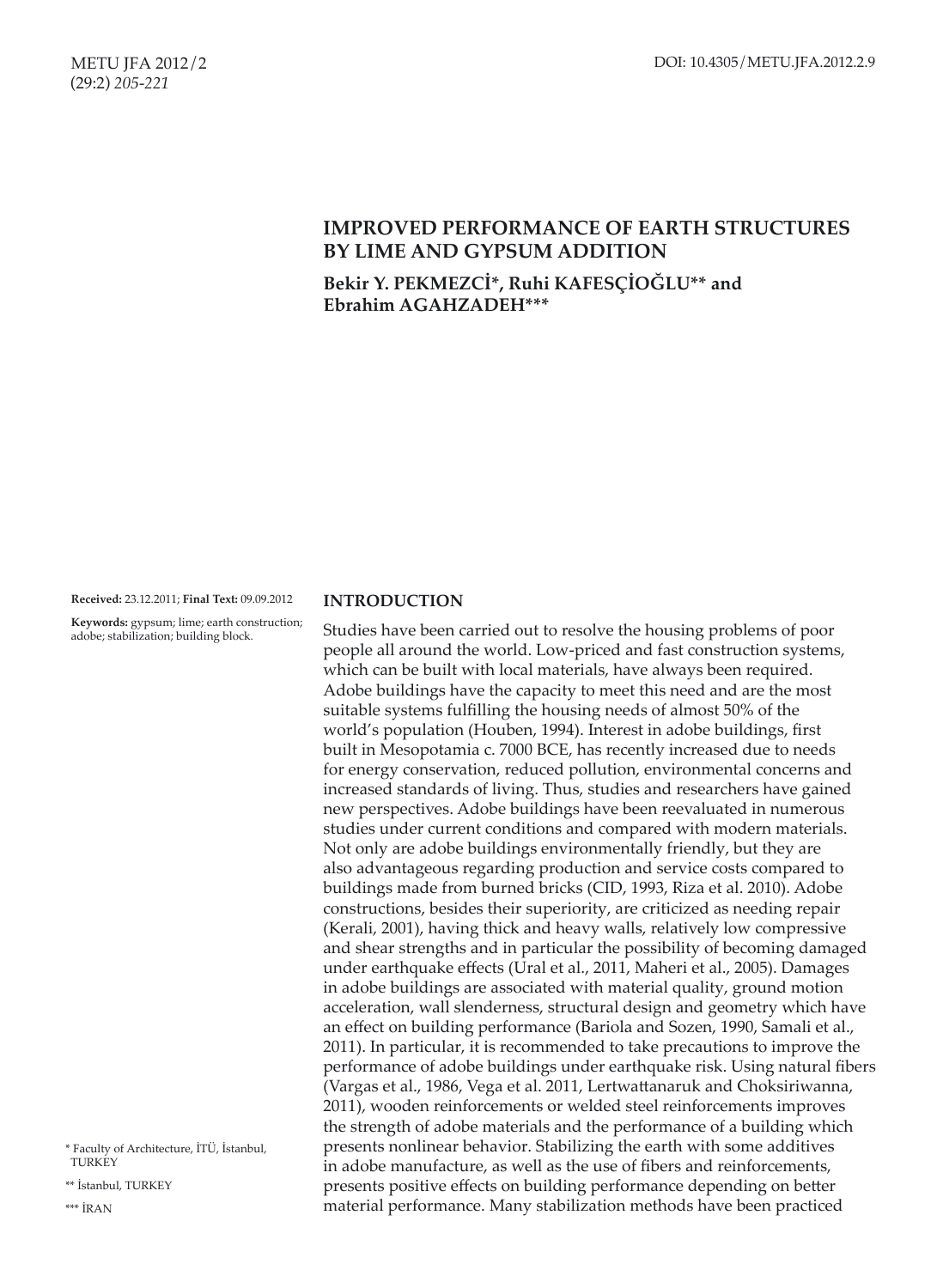from past to present in order to improve material performance. The most significant stabilization method is the addition of lime (Khattab et. al., 2007, Millogo et. al., 2008). Lime reacts with clay and forms C-S-H and calcite crystals as it becomes carbonated in stabilizing with lime (Khattab et. al. 2007, Millogo et. al. 2008). Stabilization with gypsum is also studied (Ahmed and Ugai, 2011). Studies on earth construction materials generally have focused on properties such as compressive strength, water resistance and thermal conductivity. It was reported that the compressive strength of current earth construction buildings varied between 0.5 and 3.0 MPa (Silveira, 2012, Vargas et. al, 1986).

In 1980 at the laboratory of Istanbul Technical University, Faculty of Architecture, promising results were obtained in a research project focusing on earth constructions in order to improve their durability and strength (Kafesçioğlu, 1980). This paper aims to evaluate the performance of existing buildings built in light of research projects since 1980, by using advanced mechanical, chemical and microstructural analysis techniques. Construction earth, where its structural and chemical compositions have been modified by adding gypsum and lime, has been transformed into a new material with improved physical and mechanical properties. Properties, benefits and applications of this wall material, called Alker, have been summarized in this paper.

Like other construction earths stabilized with additives, texture and structure of the product called Alker has been changed becoming an earthbased wall material with improved physical and mechanical properties. The material consists of 8-10% gypsum,  $2.5 - 5%$  lime and  $15 - 20%$  water (dry weight) which were added to construction earth with improved granulometric structure (Kafesçioğlu, 1980). Given mix ratios are by weight of dry earth under laboratory conditions. Converting these ratios into a volumetric scale at construction sites provides ease of application. Gypsum and lime are added to the mixture and it completes setting within 20 minutes, giving rigidity to the material which allows its shape to be kept and preventing clay shrinkage. The blocks can then be demolded after 20 minutes has passed, gaining their rigidity and strength by reactions of lime.

## **Alker Properties**

Properties provided by the complementary activities of gypsum and lime during formation of Alker are summarized as follows.

As setting of gypsum completes in a short period of time, it provides a satisfactory rigidity to the material. Curing and drying processes as well as production and laying areas for drying are not needed, which are important problems for all other similar materials. Due to the early setting time of gypsum, deformation and crack risk to the structure during the drying period is prevented. A new water insoluble chemical formation is created by adding 2.5-5% lime. The product does not become dispersed as plain samples even though it stays in the water for a long period of time.

The satisfactory rigidity created by gypsum in the first stage ensures shape stability of the blocks as the new formations continue developing in the structure.

The production process is very easy and energy consumption in buildings made with this material are minimal. While the buildings are healthy, it also creates a healthy environment for users.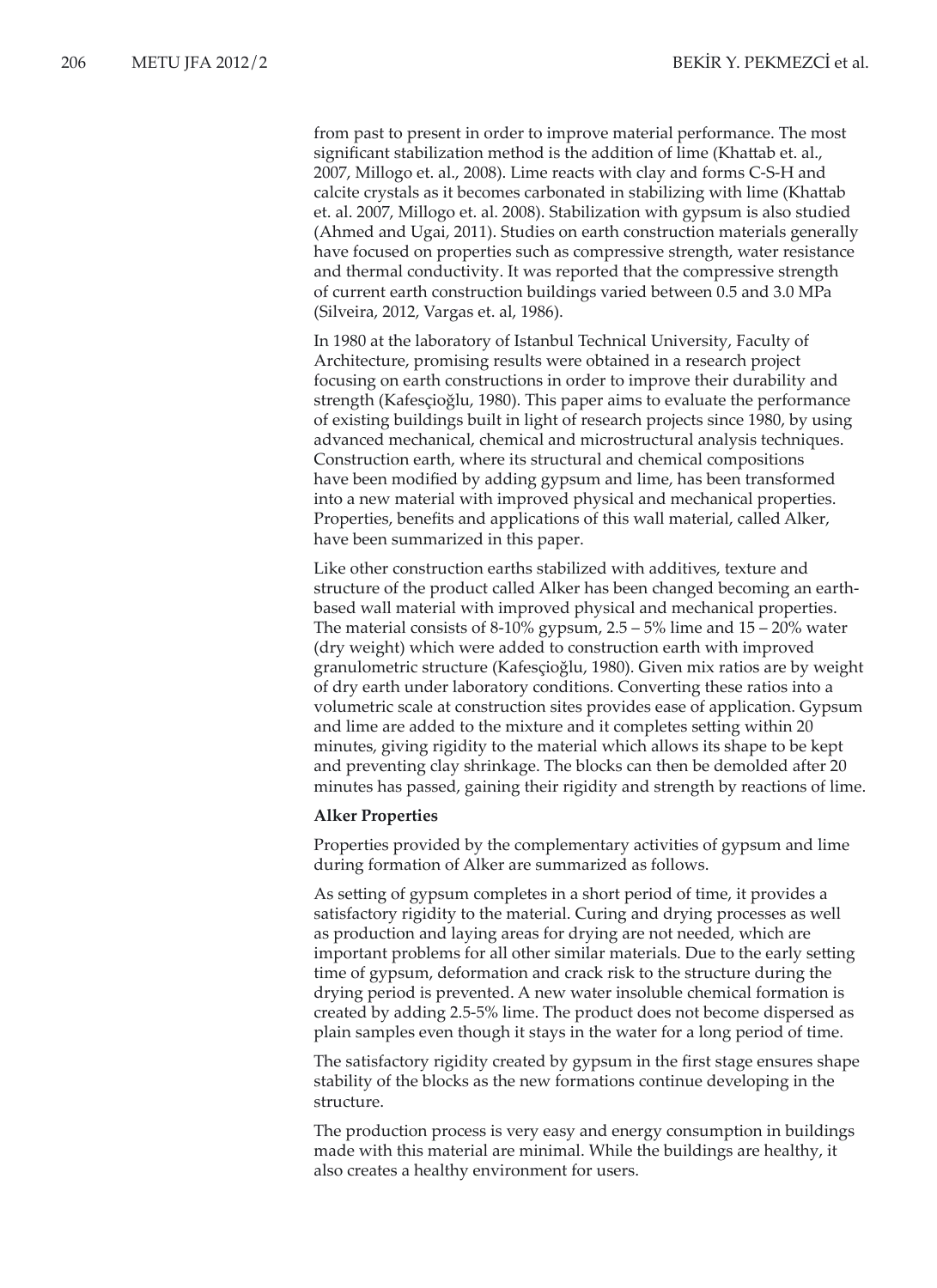

**Figure 1.** Experimental Building I Preschool

## **Alker Experimental Buildings**

A number of experimental buildings were constructed under different conditions and at different dates in order to verify the results obtained under laboratory conditions (Kafesçioğlu 1980). Working on the production possibilities of Alker under rural conditions and construction techniques were the other aims in constructing the experimental buildings. Results obtained from two of the experimental buildings are explained in the following paragraphs.

## *Experimental Building I*

The first experimental building was built as part of Tanriverdi's study (1984) "Researching and Manufacturing Opportunities of Gypsum-Stabilized Earthen Production". Upon completion of the structure, the building was equipped to serve as a preschool (Kafesçioğlu, 1984). The single story building was constructed with three rooms as well as a kitchen and a bathroom. A floor heating system, which was connected to a water heater in the bathroom, was installed in the building. The energy consumed for heating was recorded daily in order to determine thermal performance of the building for a year. Indoor and outdoor temperature and humidity records were updated weekly. This building served as a preschool for nine and a half years and then was turned into a security office for the University (**Figure 1**).

Results obtained from experimental building 1 are given below;

- The work team was sufficiently prepared within a day by pre-works for the job, which they would perform for the first time and repeat uninterruptedly every 20 minutes.
- The 20-minute period was sufficient to prepare the mixture needed, transfer it to casting place and placing into mold.
- The most suitable method to prepare the mixture was determined as follows. The water, gypsum and lime proportions to be added to the earth were prepared in different containers in using a volume scale. Approximately one third of the water was reserved. The remaining water was mixed well with earth and lime. Gypsum was mixed with the reserved water and added to the earth mixture, then remixed and placed into the mold.
- Colored plaster was applied on exterior walls.
- Gypsum plaster was applied on interior surfaces by a spray machine.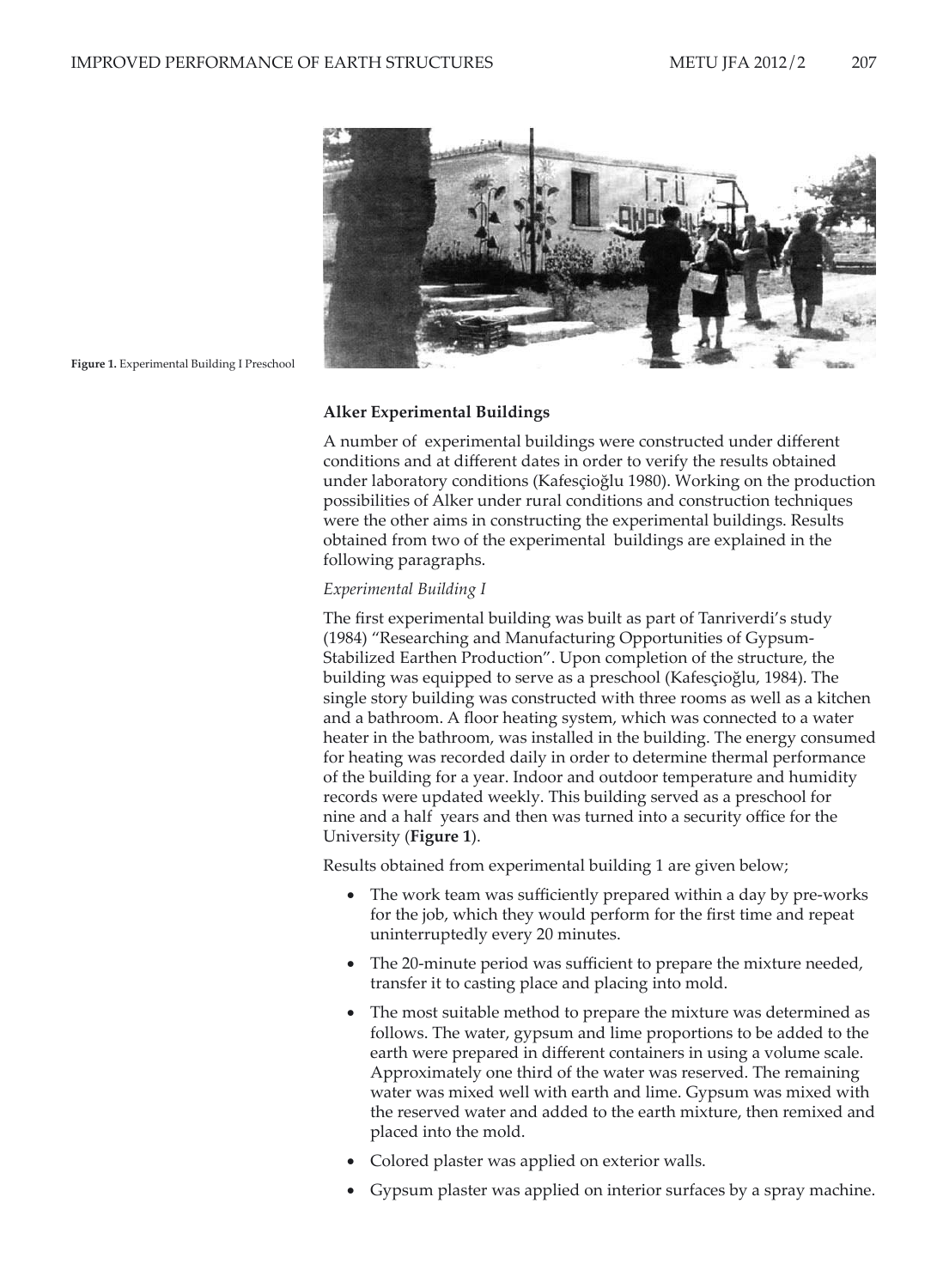

**Figure 2.** Experimental Building II 15 Years Post Construction (photo by Murat Kafesçioğlu).

**Figure 3.** Particle Size Distribution.



## *Experimental Building II*

As a result of experiences obtained during the construction of experimental building 1, a project was developed to construct multiple buildings with the purpose of reducing costs and construction time with mass production. Experimental building project 2 was carried out at İTÜ Ayazağa campus.

A construction site system was organized to utilize engineering equipment such as a concrete mixer, mobile bucket, elevator and compactor in order to determine the practicality of Alker mixture on mass housing projects.

Materials were transported by a wheel barrow and a sledgehammer was used for pressing. A mold, 60 x 90 cm with steel frame and interlocks, was installed on the foundation walls and floor.

The earth, which was taken by wheel barrow measure, and 34 of lime and water were put in the concrete mixer and mixed for 4 minutes. Then the gypsum, which was mixed with the remaining water, was added in the concrete mixer then mixed two more minutes and the mixture was transferred into the wheel barrow.

The results obtained under these conditions are given in the following paragraph.

Pouring the mixture in the wheel barrow, transporting, casting into the mold and pressing with the sledgehammer were easily done within 20 minutes. The mold was removed as the wall gained sufficient rigidity after 20 minutes. The picture of experimental building II is shown in **Figure 2**.

## **Behavior of Experimental Buildings Against Various Effects**

Experimental buildings were constructed in order to determine the performance of the construction material Alker, earth stabilized with gypsum and lime. Resistance of the material to mechanical effects and outer environmental conditions were also observed on these buildings. Exterior walls of the experimental buildings were exposed to outer environmental conditions in order to observe durability performance under natural conditions. The observations showed no flaking, wearing, collapsing, etc. damage to the building due to freeze-thaw or any other outer conditions. Furthermore, buildings I and II have withstood earthquakes including the Marmara Earthquake in 1999. Both showed no structural damage following the 1999 earthquake. As part of this study, samples were taken from two experimental buildings in the İTÜ Ayazağa Campus in order to understand chemical reactions over time and follow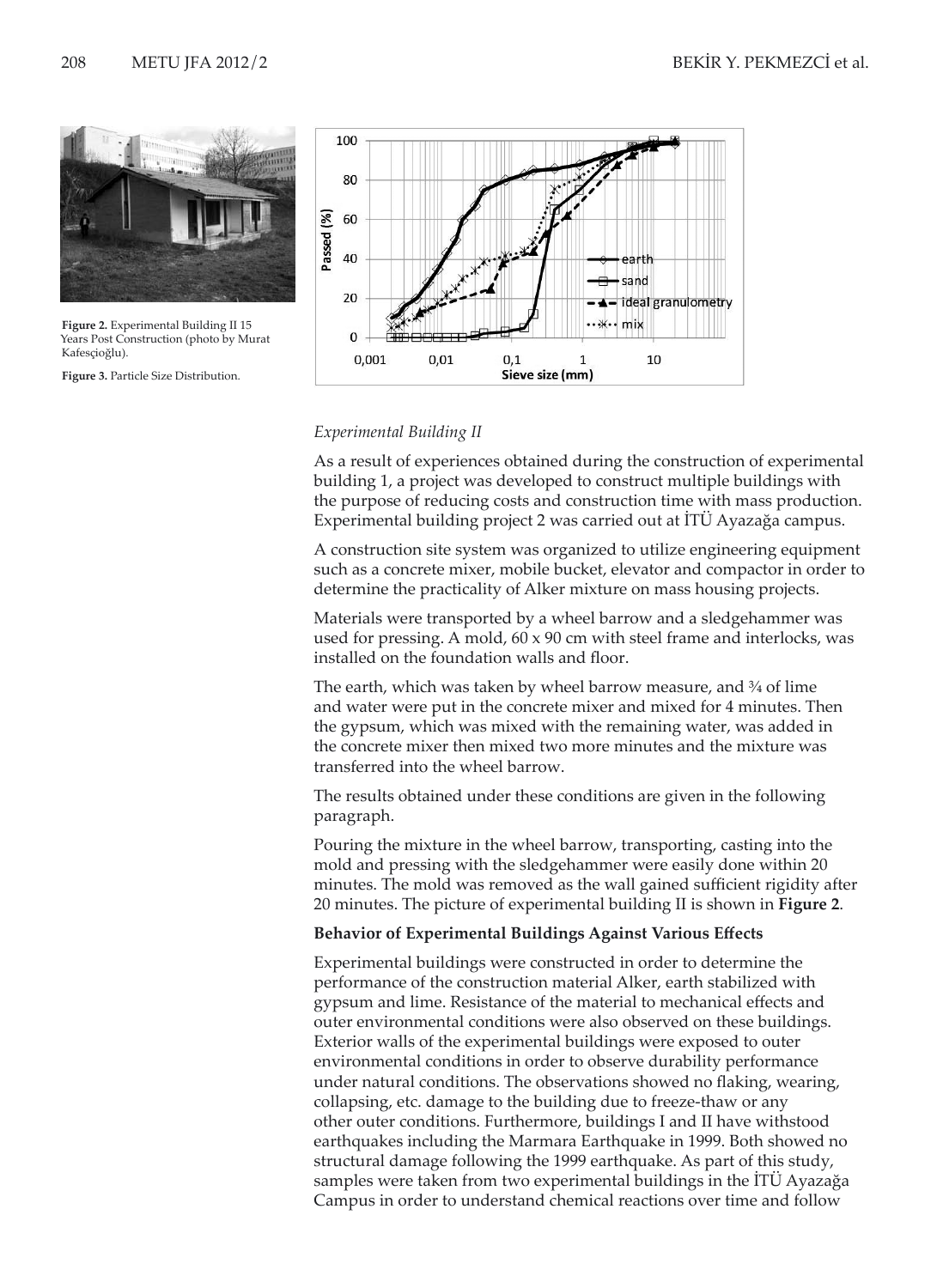the development of binding gels in earth mixed with gypsum and lime. The determination of crystal structure was carried out by X-ray diffraction (XRD). The results obtained were compared with those from younger samples (6 months old). Also, microstructural analysis was performed with a mercury intrusion porosimetry (MIP) and a scanning electron microscope (SEM) on the samples taken from experimental buildings I and II.

Depending on the promising and positive results obtained at the end of practical applications, following experimental studies were performed on plain earth and Alker samples produced with addition of lime and gypsum in order to understand Alker's physical, mechanical and micro structural properties.

## **EXPERIMENTAL STUDY**

#### **Materials**

In this experimental study, Alker and plain earth samples were produced by mixing lime, gypsum, sand and earth with water. The earth, including natural aggregate and natural clay, from İTÜ campus was used to produce the samples. Particle size distribution and hydrometer analysis were carried out on the earth. The aim was to obtain the particle size distribution of the ideal adobe curve recommended for producing the best adobe developed by Arizona University (Schwalen 1935). The earth was mixed with sand to reach the ideal adobe particle size distribution. The particle size distributions of earth, aggregate, 60% earth 40% sand mix and the ideal adobe curve are shown in **Figure 3**.

## **Mixture Preparation**

Four different series of specimens were produced: a plain earth mixture (PL), a 10% gypsum earth mixture (G10), a 10% gypsum 2.5% lime earth mixture (G10 L2.5) and a 10% gypsum 5% lime earth mixture (G10 L5). The water to dry material ratio was selected as 0.20 to ease workability and casting the mixture into the molds. After adding water to the dry mixture, it was rapidly cast into the molds within 1-2 minutes. The molds were kept on a vibrating table for 1-3 minutes in order to set the mixture.

The samples were kept under laboratory conditions for 28 days. Physical and mechanical tests were applied to the samples at the end of the curing period. Physical tests included capillary absorption, unit weight, shrinkage and thermal conductivity. Mechanical tests included compressive and shear strength. Furthermore, compressive strength tests were performed at 1, 6 and 24 hours as well as 7,14 and 180 days. Crystal structures were examined in the hardened adobe by XRD tests. Pore size distribution was determined by MIP tests. The microstructure was observed by a scanning electron microscope (SEM). Microstructural tests were carried out on 6 month old samples.

## **Physical Tests**

## Thermal Conductivity

Due to the high thermal capacity of adobe, it is capable of retaining excessive heat during the day and releasing it when the temperature drops. Adobe stabilizes thermal changes in buildings due to this property (Saldivar and Batty, 2006, Kafescioglu, 1987). In order to test temperature stabilization capacity of earth buildings, inner and outer moisture and temperature were recorded for five days in experimental building I in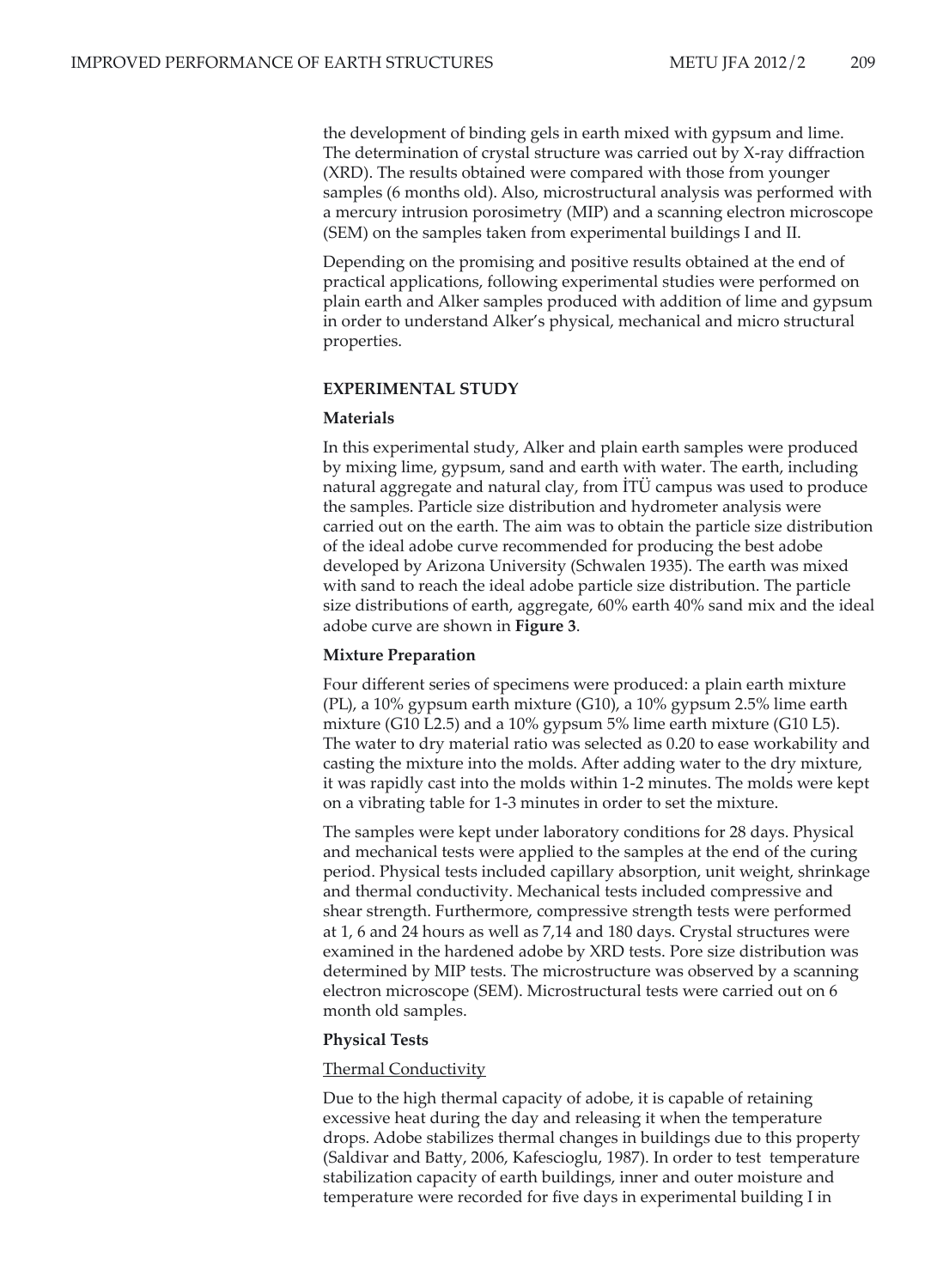

July 1983. Results are shown in **Figure 4** and **Figure 5** respectively. As demonstrated in the figures, temperature and moisture in the building were not significantly affected by changes in the outer environment. A stable trend was observed for 7 days. Earth construction prevents changes in temperature and moisture in the outer environment from affecting the building interior.

It is necessary to determine the coefficient of thermal conductivity of the earth samples in order to be able to calculate wall thickness during the design process. A test to determine the coefficient of thermal conductivity was carried out on the samples produced in the laboratory.  $30 \times 30 \times 3$  cm samples were used in the test. Tests were carried out in accordance with the ISO 8301 heat flow meter method. As a result of the tests, the coefficient of thermal conductivity in Plain, G10 L, G10 L2.5 and G10 L5 samples were 0.390 W/mK, 0.290 W/mK, 0.250 W/mK and 0.216 W/mK respectively. The coefficient of thermal conductivity of adobe samples is much lower compared to concrete. It's thermal conductivity is twice as much as autoclaved aerated concrete, which is used as a wall material for thermal insulation. By using these values and considering the U value, which has to be obtained based on Turkish Standard 825, the wall (31 cm thickness in Turkey Region 1 and 55 cm in Turkey Region 4) produced by using adobe with gypsum and lime (Alker) satisfies the required heat insulation performance. Samples with gypsum have lower heat conductivity values compared to those of plain earth. This value decreases when lime is added. This indicates that gypsum and lime make a contribution to heat insulation.

## Capillary Absorption

Capillary absorption was tested on 7 x 7 cm cross section samples. The samples were coated with paraffin, cross sections were prepared, then weight and water level changes were determined. The coefficient of capillarity was not calculated due to a decrease in weight associated with material loss in some samples. The relation between absorbed water in the unit area and the square root of time is shown in **Figure 6**.

**Figure 6** shows that, during capillary absorption, the weight of the plain earth sample decreases over time, the weight of the gypsum added sample increases gradually then gradually decreases and the weight of the gypsum-lime samples increase markedly. Dissolving and erosion of adobe bricks without lime and gypsum was observed during capillary absorption, as shown in **Figure 6**. Although a decrease in weight was detected for samples without lime, capillary water suction continued. The capillary water level increased in the block, with the weight loss being related to

**Figure 5.** Inner - Outer Temperature.

**Figure 4.** Inner - Outer Moisture.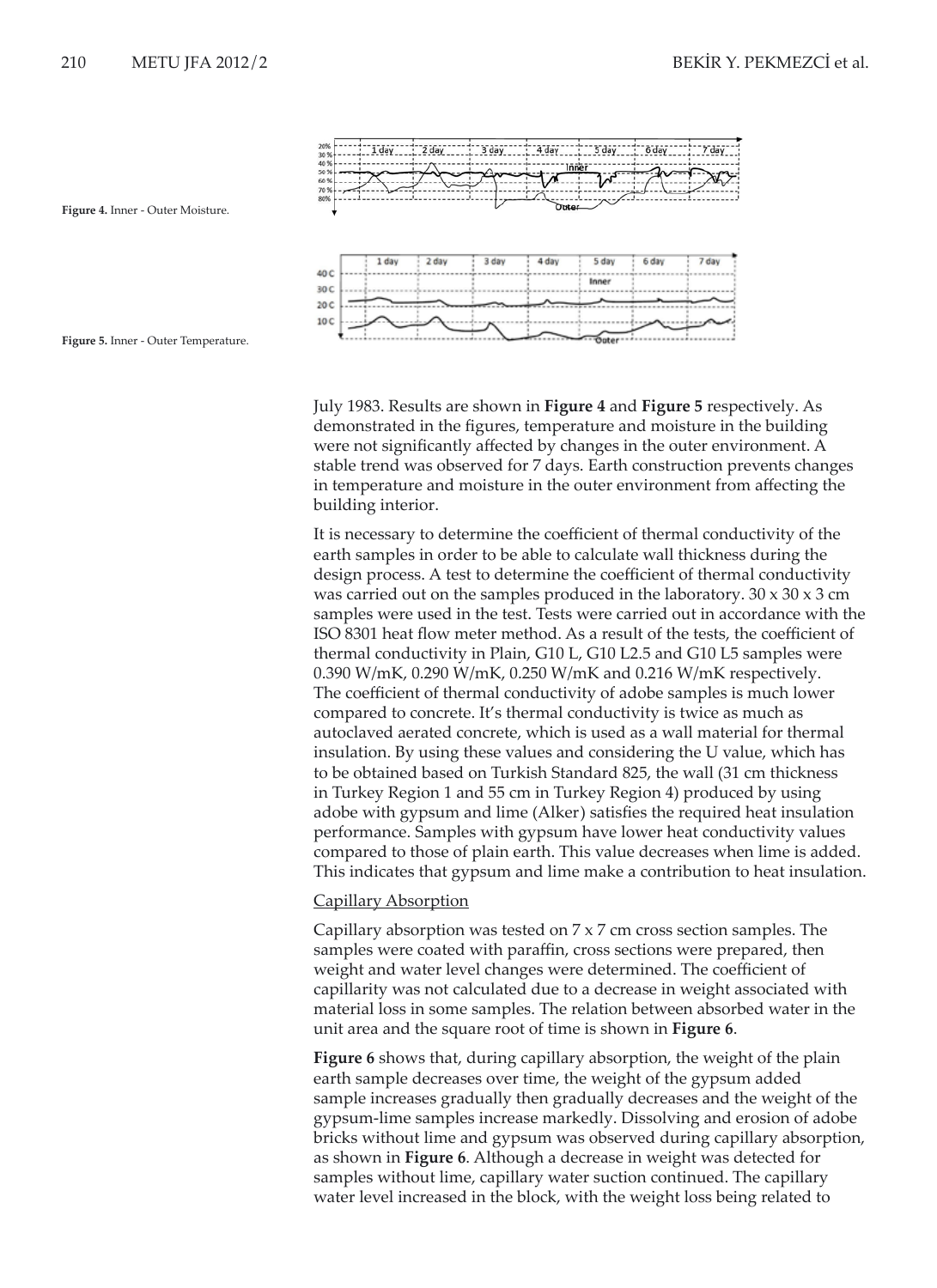

 $20$ 

**Figure 6.** Capillary Absorption.



the loss of material from the bottom. The weight of the samples containing gypsum-lime increased over time and no erosion was observed in these two samples associated with capillary absorption and water contact.

 $30^{\circ}$ 

In order to avoid misleading results due to weight change, capillary water absorption was evaluated with water rise levels.

Levels were marked on every 1 cm of the samples and the time for water to reach each height was recorded. The results obtained are shown in **Figure 7** below. While the water rise rate is highest in the samples containing 10% gypsum and 5% lime, it is lowest in the plain and only gypsum samples. Although capillary absorption levels in the samples with gypsum-lime reached higher values, they had no erosion due to contact with water. The thin and continuous capillary network causes higher capillary suction. The structure formed by products of lime keeps the adobe buildings undamaged due to water.

#### **Shrinkage**

 $\overline{0}$ 

10

Linear shrinkage measurements were done on  $50 \times 10 \times 10$  cm prismatic samples. Shrinkage measurements were carried out over 50 days. The samples were kept under laboratory conditions of  $20\pm 2$  °C temperature and 65±5% relative humidity. The relation between shrinkage and time is shown in **Figure 8**.

Plain earth samples presented the highest shrinkage value in **Figure 8**. Maximum drying shrinkage values of plain, G10, G10 L2.5 and G10 L5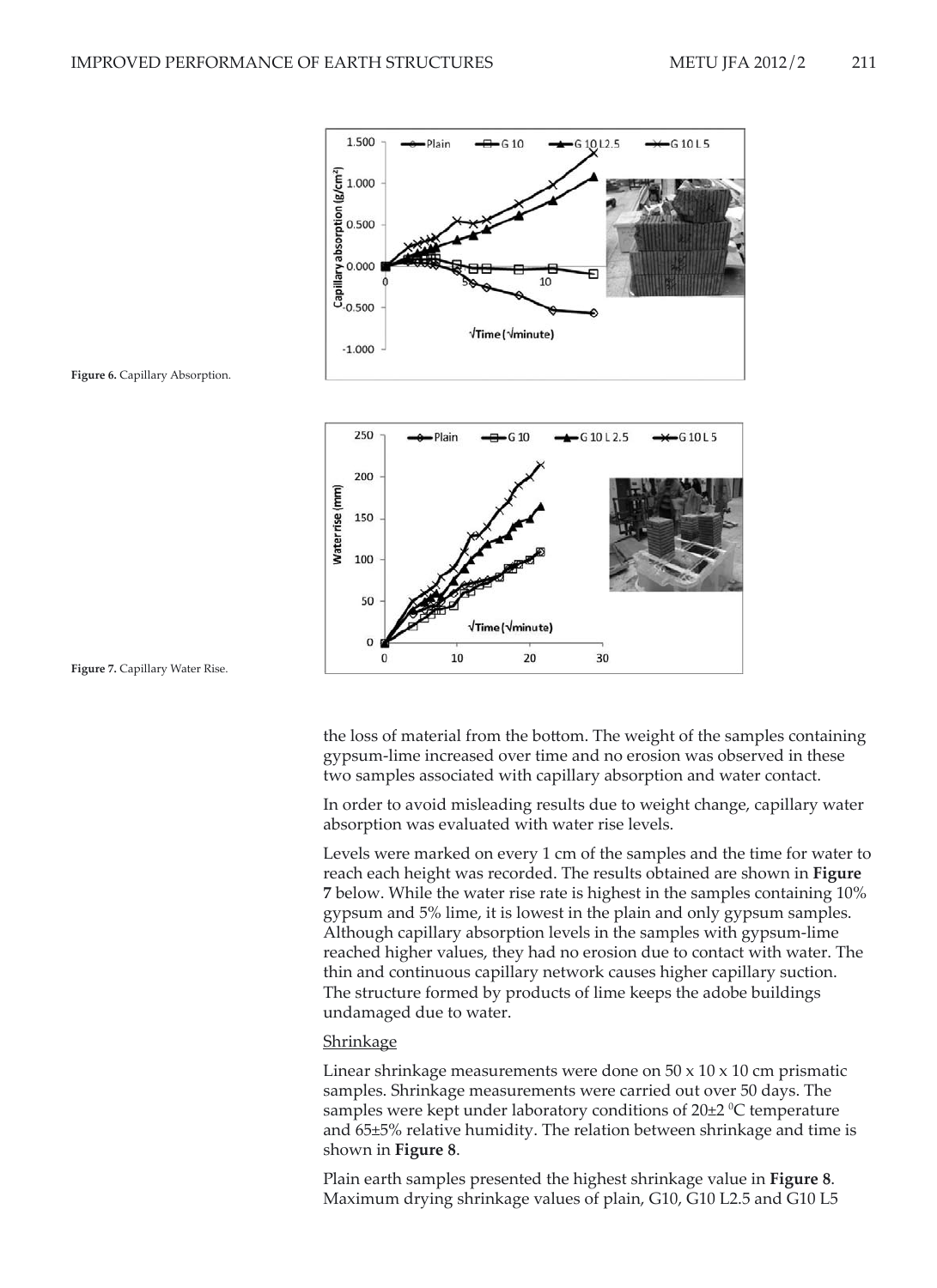

**Figure 8.** Shrinkage.

**Figure 9.** Mercury Intrusion Porosimetry.

mixtures were 2.7 - 1.3 - 1.0 and 0.6% respectively. Results show that the maximum shrinkage value of the plain mix at 28 days is 4 times higher than that of the G10 L5 mix.

It is known that the shrinkage value of normal strength concrete is approximately 0.10-0.15% (Mehta and Monterio 2006). Shrinkage values of gypsum-lime Alker mixtures are 4 times higher than that of normal strength concrete. A low shrinkage value is quite a significant property of materials, preventing cracks on buildings. Moreover, based on the observations on experimental buildings I and II performed years after, no cracks due to shrinkage have been formed on the buildings.

The low shrinkage values and crack free adobe can be attributed to a rigid skeleton formed by a hardening of gypsum and lime in the structure. Calcite crystals and binding gels formed as a result of the pozzolanic reaction also result in lower shrinkage of gypsum and lime adobe samples. Finally, the secondary structure, which prevents deformations from stresses caused by shrinkage, may be an effective parameter in reducing shrinkage values.

## Microstructure

Mercury Intrusion Porosimetry (MIP) was used as a valid method to determine the pore size distribution of stabilized earth (Khattab et. al. 2007). Maximum applied mercury pressure was 48 psi (∼331 KPa). MIP test results of samples produced in laboratory and taken from experimental building II are presented in **Figure 9**.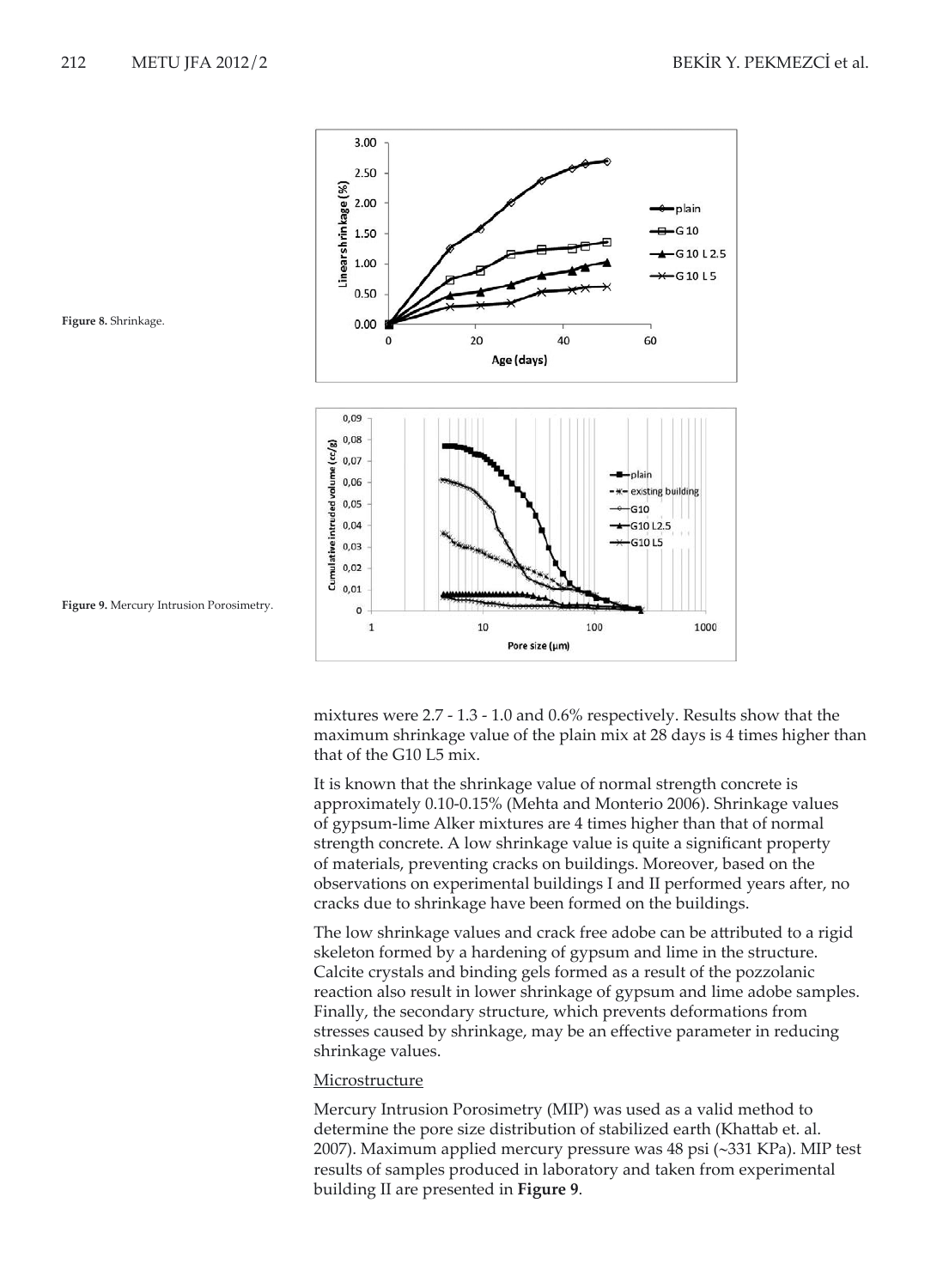

a. Plain earth b. G10







c. G10 L2.5 d. G10 L5.0



e. Experimental building II f. Experimental building I



Total pore volume of samples containing 10% gypsum is lower than plain earth but greater than earth with gypsum-lime. This result is due to the filling of the pores by gypsum and lime products. The amount of mercury penetrated in plain samples is greater than that of samples with gypsum and lime. Samples with lime have lower pore volumes over all diameters tested. The experimental building exhibited the lowest pore volume among all the samples.

SEM images are shown in **Figure 10** below obtained from samples produced in the laboratory and samples taken from experimental buildings I and II. **Figure 10a** presents plain earth and a loose structure that can easily be distinguished with individual particles physically bonded without

**Figure 10.** SEM Images.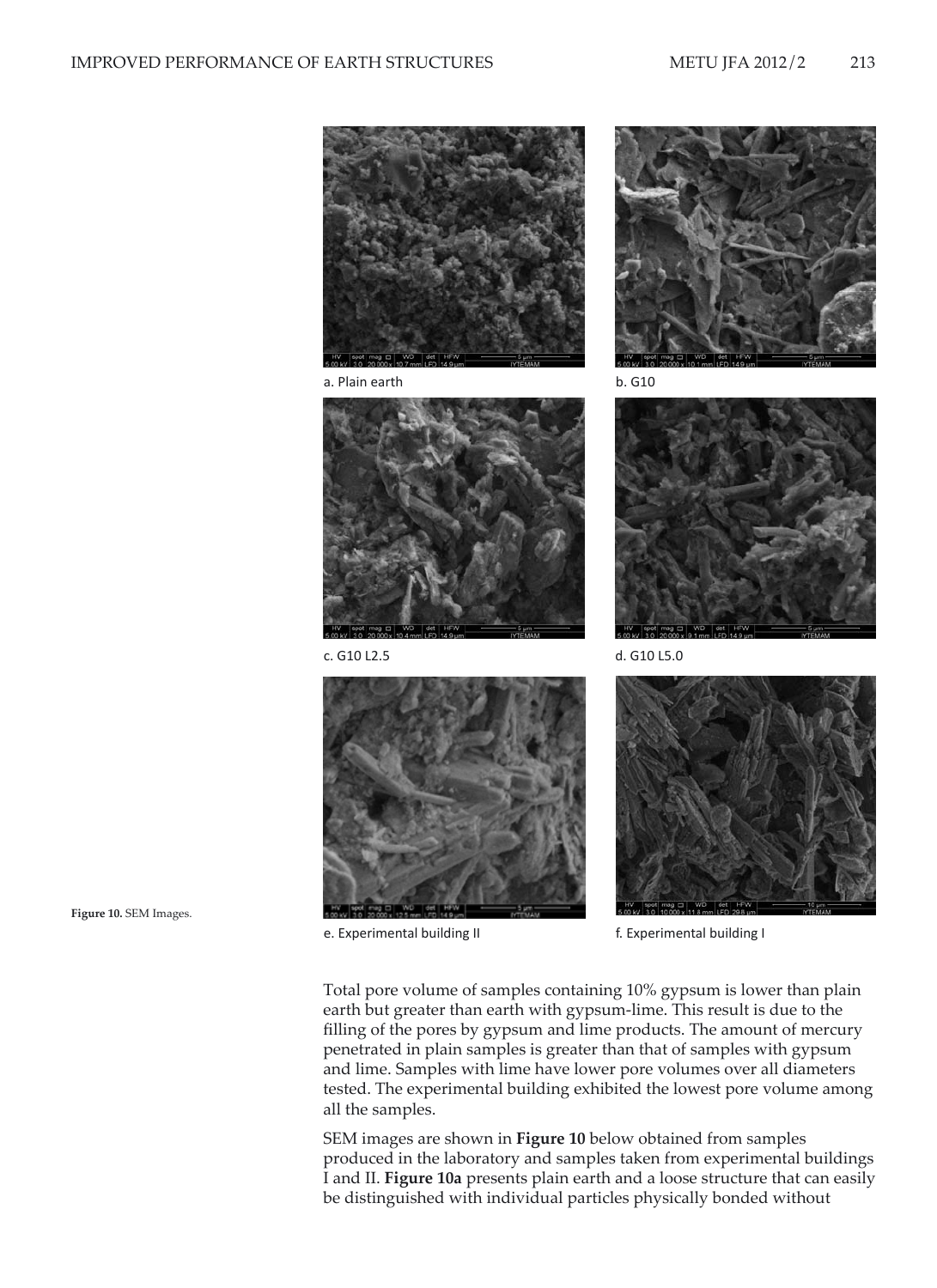

**Figure 11.** X-Ray Diffraction.

observable binding products. Different structures in the samples with gypsum and lime can be easily distinguished in **Figure 10b** to **Figure 10f**. In **Figure 10b**, needle like gypsum crystals are formed in plain earth with gypsum, forming a continuous web. The SEM images of G10 L2.5 and G10 L5 are given in **Figure 10c** and **10d**, respectively, which show fewer calcite crystals formed on the gypsum web and earth. SEM images of the samples taken from experimental buildings I and II are given in **Figures 10e** and **10f** showing a higher amount of calcite crystals formed and a denser structure in comparison to **Figure 10c** and **Figure 10d**. Continuing calcite formation over time also results in a denser structure for adobe with lime and gypsum. Finally, the pozzolanic reaction is also an important factor for forming a denser structure.

## X-Ray Diffraction

X-ray diffraction was performed on all samples produced as part of the experimental study and the samples taken from two experimental buildings. The samples were taken 10 cm from the outer surface of the adobe wall in the experimental buildings. In this context, the quantities of gypsum, calcite, muscovite and  $\rm SiO_{2}$  are related to the materials used in the mixtures. XRD patterns are shown in **Figure 11**.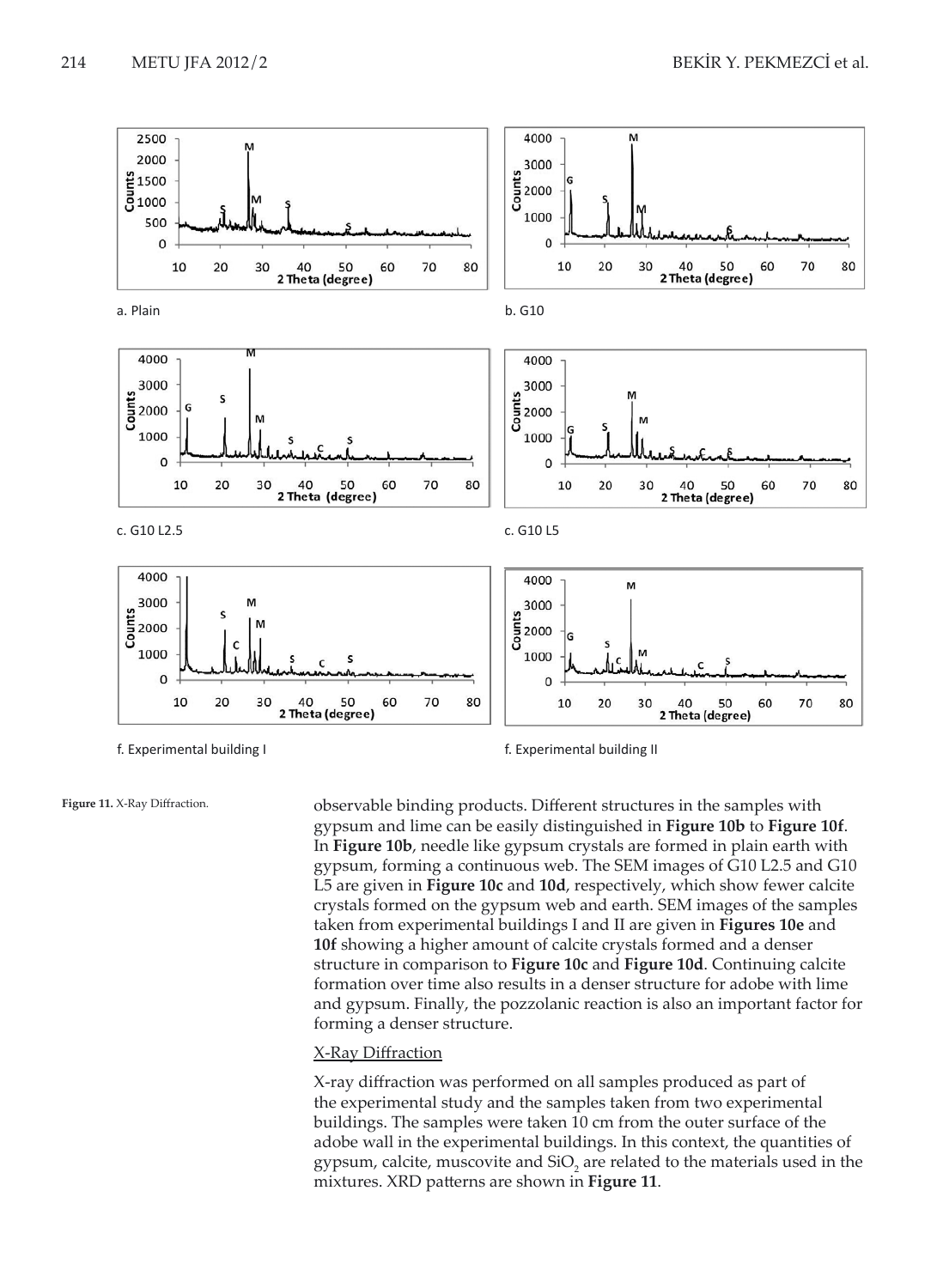The XRD pattern of the plain earth sample in **Figure 11a** displays high amounts of muscovite and SiO<sub>2</sub>, which can be present on a large scale in sand and earth. Gypsum and the compounds present in the plain earth sample were obtained in the analysis carried out on the adobe sample containing 10% gypsum, as shown in **Figure 11b**. The only difference between **Figure 11a** and b is gypsum crystals, as expected. Muscovite,  $\mathrm{SiO}_{2'}$  gypsum and small calcite peaks were found in both the samples produced in the laboratory and taken from experimental buildings containing gypsum and lime, as shown in **Figure 11c,d,e,f**. Small calcite peaks were observed in the patterns obtained from the samples produced in the laboratory, as shown in **Figure 11c** and **11d**. The intensity of the calcite peaks were higher in the patterns of the samples taken from the experimental buildings. The intensity of gypsum peaks are quite different for the samples taken from experimental buildings I and II. This difference can be attributed to the different mix ratios of these two buildings.

## **Mechanical Tests**

## Compressive strength and modulus of elasticity

Compressive strength and modulus of elasticity tests were carried out on 10 x 20 cm cylindrical samples. The results are shown in **Figure 12** below. All series produced, except plain mix, exhibited parallel results during the first 7 days. Sample G10 with gypsum gained 0.37 MPa compressive strength at 1 hour, a significant part of its 7 day strength. Within the first hour, the compressive strength of the samples containing gypsum and gypsum with lime were satisfactory enough for the materials to be removed from the molds and transferred to the storage area. According to 1 hour test results, the compressive strengths of the samples with lime and gypsum (G10 L2.5, and G10 L5) were lower than that of the sample with only 10% gypsum. This result shows that the effect of lime on the rheology of fresh samples may be an important parameter. After 7 days, an induction period for compressive strength gaining started. All the samples gained the most significant part of their compressive strengths after 7 days. At the end of 90 days of curing in air, compressive strengths of the mixtures varied between 2.4 and 2.9 MPa. While plain samples had the lowest strength at all ages, the samples with 10% gypsum showed the highest strength.

Modulus of elasticity values of plain, G10, G10 L2.5 and G10 L5 samples were 880 MPa, 851 MPa, 831 MPa and 762 MPa respectively. It can be concluded that the magnitude of the modulus of elasticity was not influenced significantly by lime and gypsum addition to plain earth at the end of curing time.

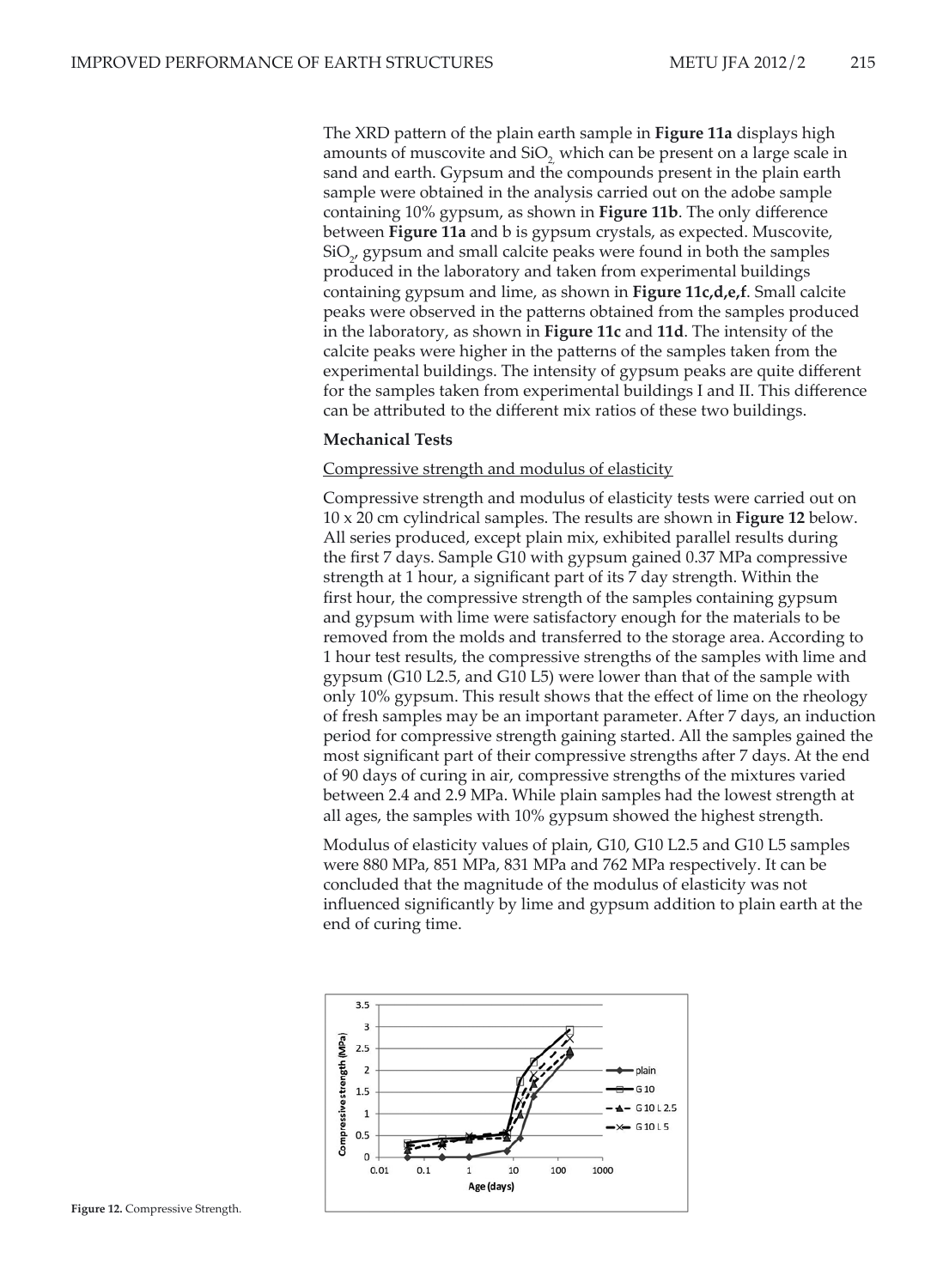350







**Figure 14.** Shear Strength and Modulus of Rigidity.

## Shear strength and modulus of rigidity

Shear strength tests were done according to the ASTM E519-10 standard. 50 x 50 x 20 cm block samples were used in the tests and loads were applied by a closed loop deformation controlled press with a capacity of 500 tons. A mold in 50 cm height was filled in three equal layers to produce the samples for shear strength test keeping inevitable joints in structure. A schematic drawing of the shear test system and a sample with shear failure are shown in **Figure 13**.

Shear strength and modulus of rigidity test results are shown in **Figure 14**. G10 L2.5 mix showed the highest shear strength and modulus of rigidity. There is not a significant difference between the samples having different amounts of lime. Shear strength and modulus of rigidity of plain samples and samples with gypsum are very close to each other. Dramatic difference on both values between the samples having and not having lime was obtained. The difference is in the magnitude of 50%. This result could be associated with pozzolanic reaction products and calcite crystals formed in the structure of adobe with lime addition.

The overall evaluation of test results was carried out in four main aspects as capillary absorption, shrinkage, microstructure and compressive strength.

Capillary water absorption increased with use of lime in the mixture. Although the capillary absorbed water level is lower in plain and G10 mixtures, they both were damaged from water underneath as part of the blocks tested were eroded and adobe at the cross section meeting with water dissolved. Considering resistance to water erosion, adobe building elements containing gypsum with lime would have longer life in comparison to plain and gypsum adobe. The water soluble gypsum web does not help against water erosion. Calcite crystals, which were formed due to carbonation of lime and binding products formed as a result of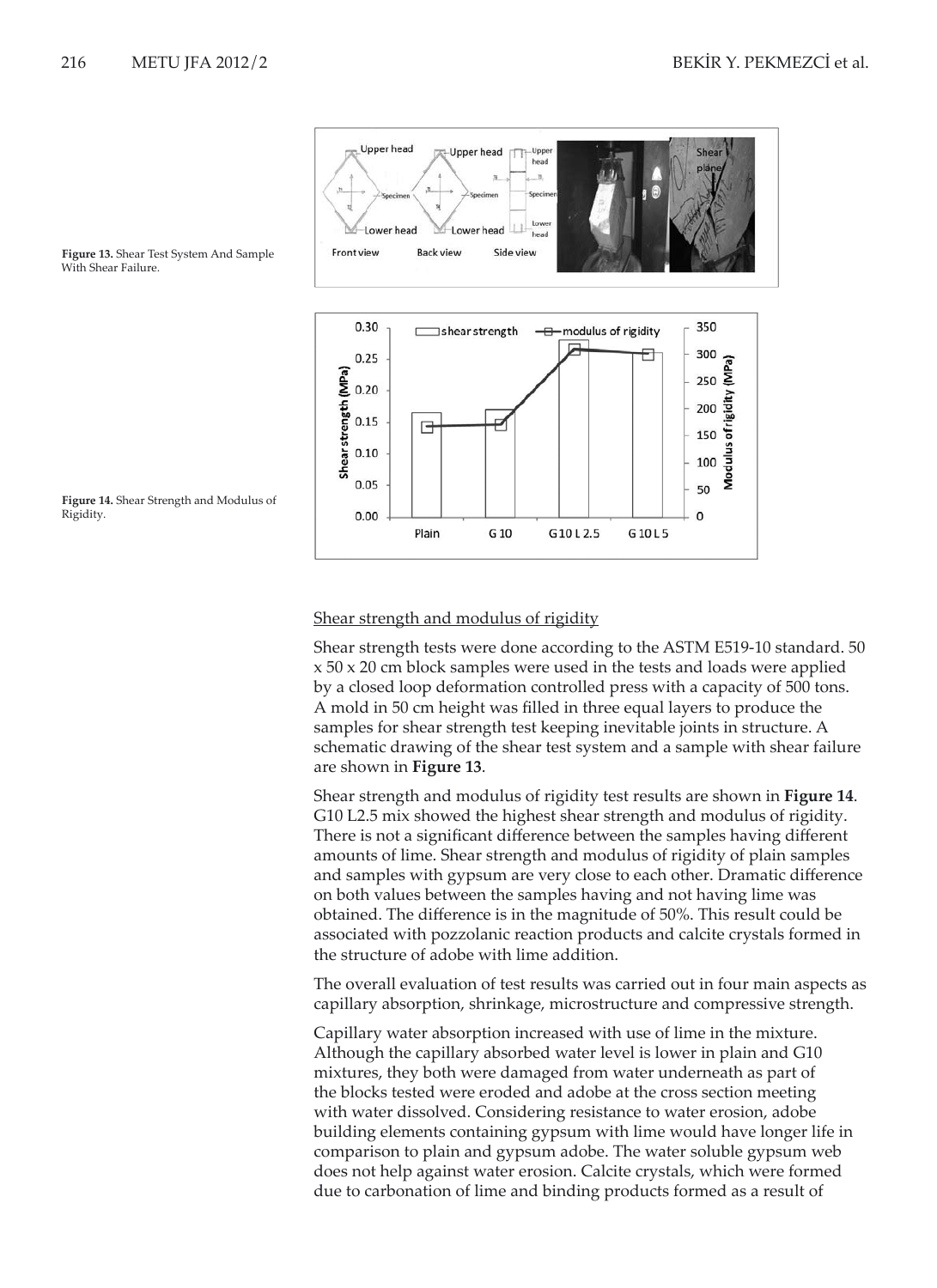the pozzolanic reaction, were shaped around and over the gypsum web and earth particles in mixtures having lime. According to shrinkage measurement results, samples with both gypsum and lime exhibited the lowest shrinkage. The shrinkage values of the sample G10 L5, containing gypsum with lime, become closer to the magnitude of shrinkage values of cement based materials. This reduction in shrinkage of adobe stabilized with lime and gypsum limits the number of possible cracks due to shrinkage deformations and also minimizes the size of these cracks in the building. According to observations on experimental buildings, any shrinkage cracks which are commonly seen on the buildings constructed with adobe were not observed. The very low shrinkage amounts obtained can be attributed to needle like crystals formed which may resist compressive stresses due to shrinkage. The higher reduction in shrinkage values when lime is used may be a result of binding pozzolanic products and calcite crystals formed on the gypsum structure and earth particles.

Although the highest compressive strength was obtained in samples including only gypsum, dramatic differences were not observed between samples with or without lime. But significant differences of shear strength were obtained in the samples with and without lime. Considering the higher durability and shear performance of adobe with lime, this mixture can be suggested for practical applications. Considering that lateral earthquake loads have a higher impact on buildings and create a shear effect on the walls, an increase in shear strength and modulus of rigidity using gypsum with lime would have a positive effect on building performance.

Microstructural experimental study shows that the amount of pores in samples with lime is less than that of plain earth and earth gypsum samples. Although the height of water rises with capillary suction in samples with lime is greater, erosion resistance to water of these mixes is higher. Based on the principle that capillary water rises faster in narrower tubes, the capillary water absorption level increases in a short period of time in earth materials containing gypsum with lime due to the narrower capillary pores inside. MIP and SEM analysis results support this approach by lower pore volume values and a denser structure.

Even though examination of pozzolanic reaction products (C-S-H) was not in the scope of this experimental study, it is assumed that a reaction takes place between lime and silicious fine grains (Millogo et al., 2008).

Active  $(Ca^{+})$  ions that are resolved from lime in water react with minerals in clay. This very slow but continuous chemical reaction creates a new water insoluble composition. This reaction, and the product formed as result, contribute to the development of increased mechanical performance and durability.

## **CONCLUSIONS**

The conclusions obtained from this experimental study can be summarized as follows.

- Mechanical defects due to earthquake and durability problems such as flaking, wearing and collapsing were not determined on experimental buildings constructed with gypsum and lime stabilized earth built since 1984.
- Samples produced by adding 10% gypsum to plain earth reach 0.37 MPa compressive strength in one hour. Although addition of lime decreases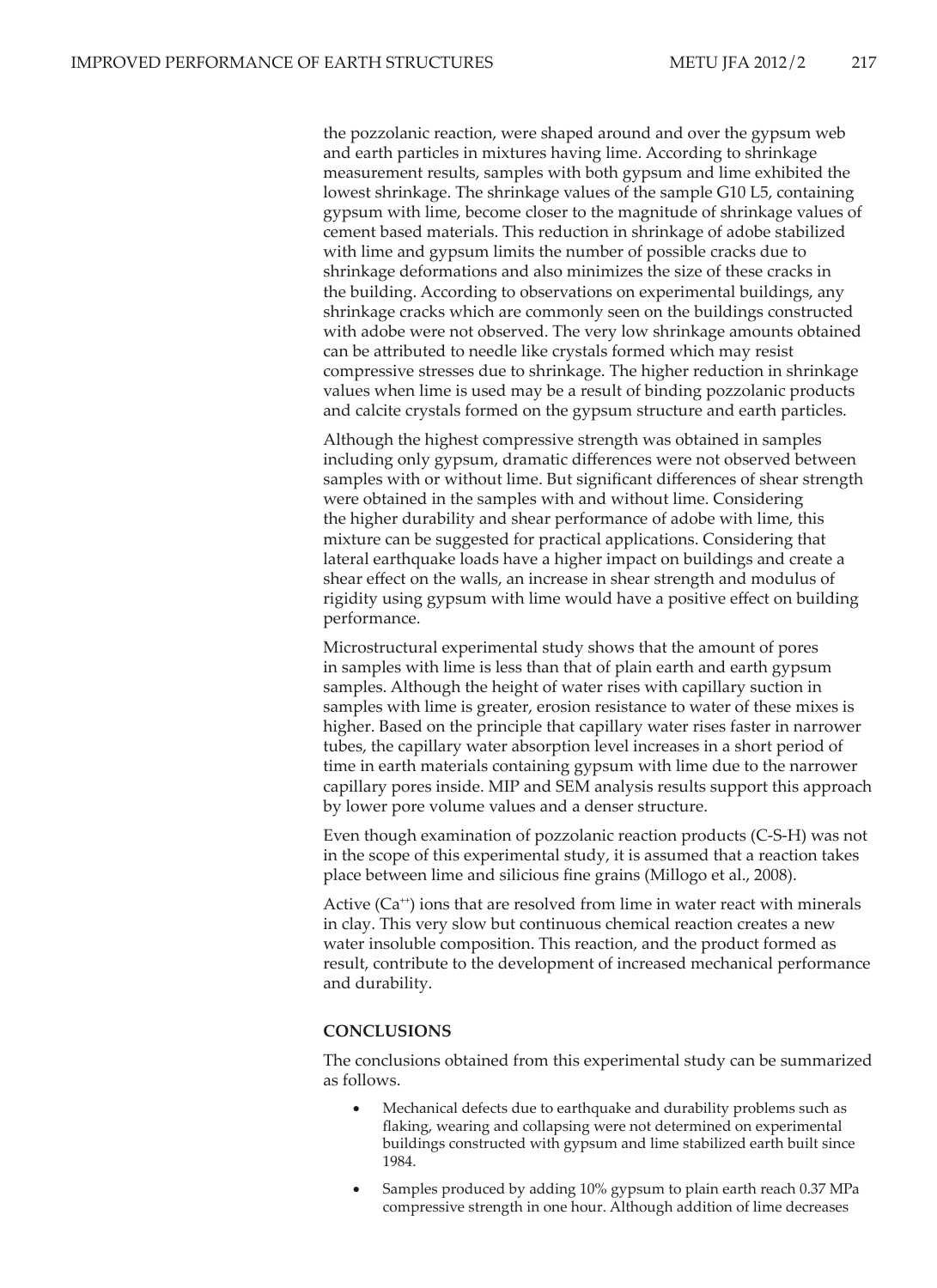compressive strength slightly in one hour, the blocks have the capacity of carrying their own weight.

- • Significant compressive strength was gained after 7 days for all series.
- Samples produced with addition of gypsum ad/or lime have higher compressive strength than plain earth.
- Samples with lime have significantly higher shear strength and modulus of rigidity than samples without lime.
- Addition of lime to earth mixtures provides resistance against water with calcite crystals and binding products of the pozzolanic reaction.
- Samples containing lime have finer pore structure.
- Shrinkage values decrease dramatically by using gypsum and lime in earth mixtures.
- According to the results obtained, adobe buildings produced with lime and gypsum (ALKER) can resist external factors and remain resistant to exterior conditions for years by means of the secondary structure formed in the earth mix.

#### **APPLICATION RECOMMENDATIONS**

Following the experimental and practical results obtained, the points that should be carefully handled in building adobe construction with gypsumlime addition are as follows.

The particle size distribution of the soil must be carefully adjusted. Special care must be taken with the soil so that it contains a sufficient amount of fine grains as excessive clay will cause problems. Clay does not react chemically and binds large grains when exposed, increasing water sensitiveness and shrinkage. The other issue that should be carefully considered is that all of the prepared mixture should be placed into the mold before the setting time of gypsum. The setting time of gypsum is 8-12 minutes. Setting time of gypsum can be extended up to 20 – 25 minutes when using earth + lime + gypsum. This time period is satisfactory to mix, transport and place the mixture. A volumetric measurement should be made in order to make productive time management during production. The mix procedure on the construction site may be suggested as follows. The lime is added to the soil and mixed with water after reserving a sufficient amount of water to one side. The gypsum, stirred in a separate container, is added to the earth-lime mixture, remixed and placed into the mold. At the end of the placing process, it can be assumed that the setting of gypsum has been completed, the product has gained sufficient rigidity and it is ready to be removed from the mold and can be either stored in a warehouse or placed on the wall. Curing and other dry processes are not needed like other methods. The compaction process should be finished within the setting time of gypsum. At the end of this process, as the wall has gained sufficient rigidity to carry itself, the mold is removed and prepared for the next molding.

## **FURTHER STUDY**

Experimental study should be planned in order to investigate freezing and thawing effects on samples containing lime-gypsum. C-S-H formation might be investigated experimentally; the petrographic and electronic-microscopic investigation currently carried on may contribute to the research of this aspect. Variation of setting time with lime and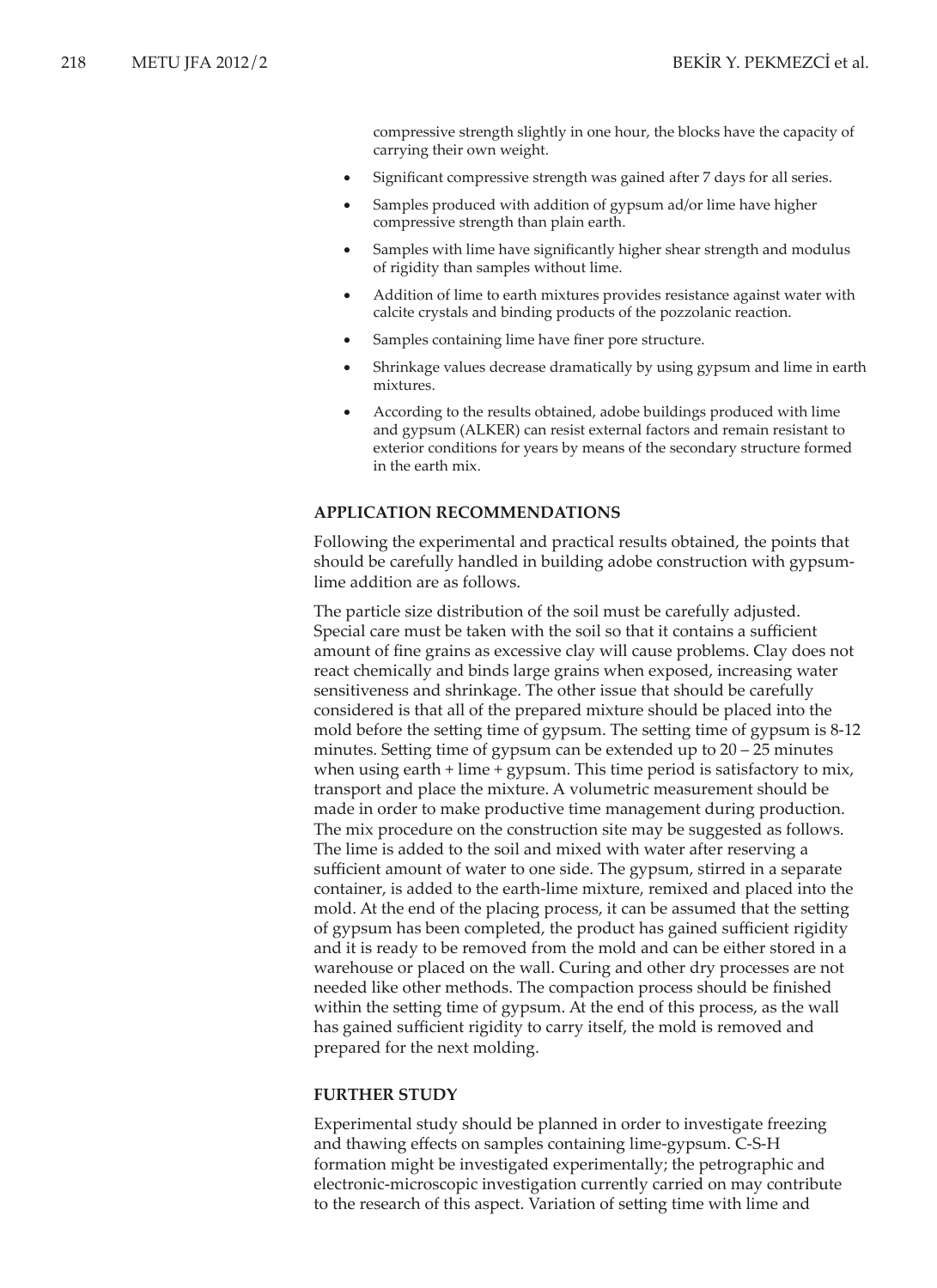different earth types might also be determined. The mechanics of the prolonged setting time of gypsum within this particular mixture should be investigated. Behavior of existing or new buildings constructed with materials designed and experimented on in this study should be obtained under lateral and vertical loads. Shake table tests can be used in order to determine the behavior under lateral load. The results of these studies would lead to a proposal for determining sufficient wall thicknesses for different building sizes.

## **REFERENCES**

- AHMED, A., UGAI, K. (2011) Environmental Effects on Durability of Soil Stabilized With Recycled Gypsum, *Cold Regions Science and Technology* (66) 84-92.
- BARIOLA J., SOZEN, M.A. (1990) Seismic Tests of Adobe Walls, *Earthquake Spectra*, (6)1; 37-56.
- *CID, New Mexico State Building Code, Unburned Clay Masonry* (*1991)* Section 2413*,* Construction Industries Division: Sante Fe, NM, USA.
- HOUBEN, H., GUILLAUD, H. (1994) *Earth Construction: A Comprehensive Guide*, ITDG Publishing, London.
- KAFESÇİOĞLU, R., TOYDEMİR, N., GÜRDAL, E., ÖZÜER, B. (1980) *Yapı Malzemesi Olarak Kerpicin Alçı İle Stabilizasyonu*, TÜBİTAK, Mühendislik Araştırma Grubu, Proje No: 505.
- KAFESÇİOĞLU, R. (1984) Conclusions of The Research For Gypsum Stabilized Adobe (ALKER) and an Application, *International Colloquium on Building Materials for Low-Cost Housing, Catholic University of Brussels*, Brussels, Dec. 10-19; 87-95.
- KAFESÇİOĞLU, R. (1987) Thermal Properties of Mudbricks: the Example of Gypsum Stabilized Adobe, *Proceedings of the Expert Group Meeting on Energy-Efficient Building Materials for Low-Cost Housing*, United Nations Human Settlement Division, Amman.
- KERALI, A.G. (2001) *Durability of Compressed and Cement-Stabilized Building Blocks*; PhD Dissertation, University of Warwick, Coventry, UK.
- KHATTAB, S.A.A., AL-MUKHTAR,M., FLEUREAU, J.M. (2007) Long Term Stability Characteristics of a Lime Treated Plastic Soil, *Journal of Materials in Civil Engineering* (19) 4; 358-66
- LERWATTANARUK, P., CHOKSIRIWANNA, T. (2011) The Physical and Thermal Properties of Adobe Brick Containing Bagasse for Earth Construction, *Built* (1) 1, 53-61.
- MAHERI. M.R., NAEIM, F., MEHRAIN, M. (2005) Performance of Adobe Residential Buildings in the 2003 Bam, Iran, Earthquake, *Earthquake Spectra* (21) 337-44.
- MEHTA, P.K., MONTERIO, P.J.M. (2006*) Concrete, Microstructure, Properties and Materials*, 3rd Edition, McGraw-Hill, New York.
- MILLONGO, Y., HAJJAJI, M., OUEDRAOGO, R., (2008) Microstructure and Physical Properties of Lime Clayey Adobe Bricks, *Construction and Building Materials* (22) 2386-92.
- PARRA-SALDIVAR, M.L., BATTY, W., (2006) Thermal Behavior of Adobe Constructions, *Building and Environment* (41) 1882-1904.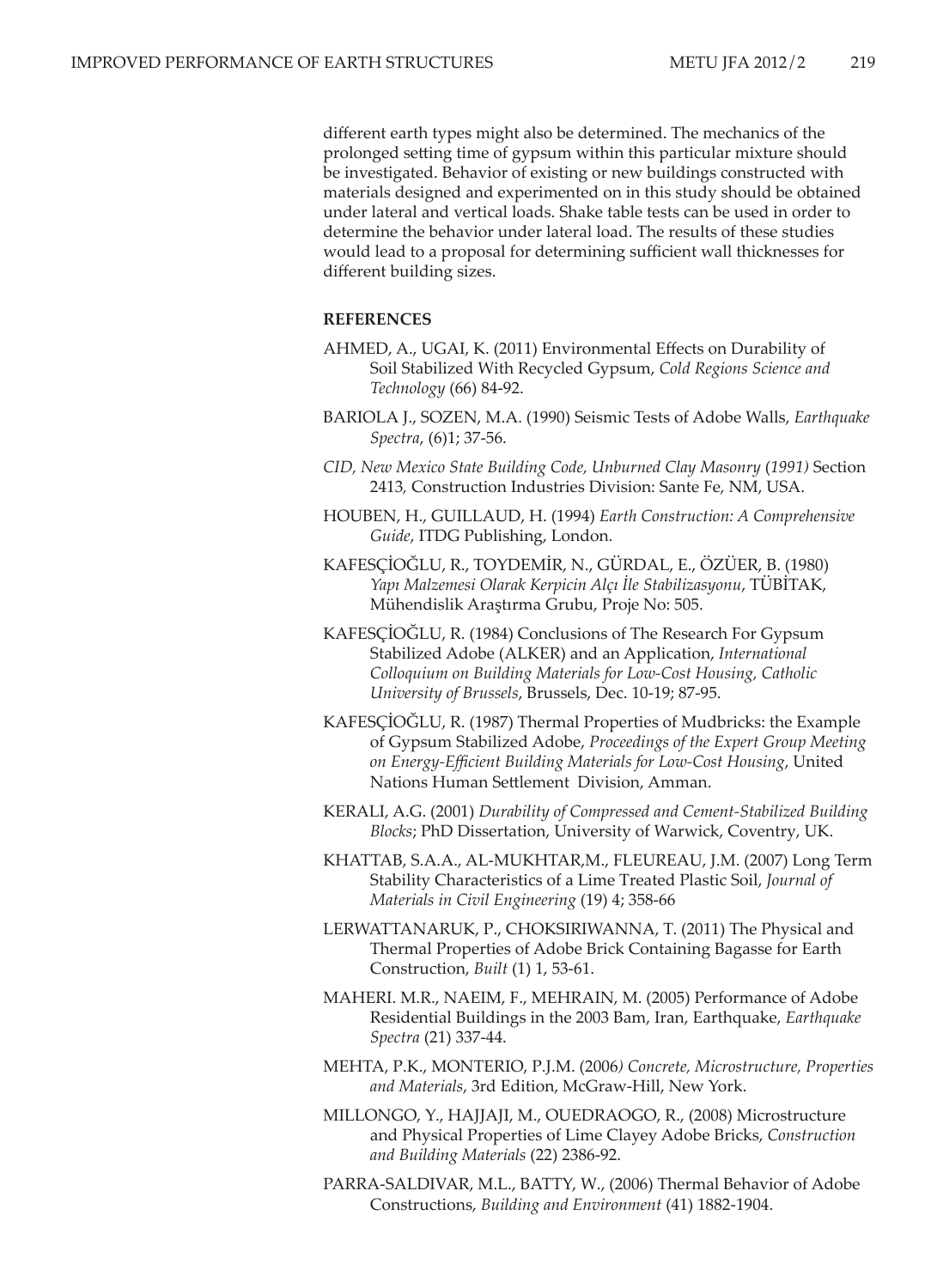- RIZA, V.F., RAHMAN, I.A., ZAIDI, A.M.A. (2010) A Brief Review of Compressed Stabilized Earth Brick (CSEB), *International Conference and Social Research* (December 5-7), Kuala Lumpur Malaysia; 999- 1004.
- SAMALI, B., JINWUTH. W., HEATCHOTE, K., WANG, C. (2011) Seismic Capacity Comparison Between Square and Circular Plan Adobe Construction, Procedia Engineering (14) 2103-08.
- SCHWALEN, H.C. (1935) Effect of Soil Texture Upon the Physical Characteristics of Adobe Bricks, *University of Arizona College of Agriculture Technical Bulletin*, No:58, Tuscon, Arizona.
- SILVIEIRA, D., VARUM, H., COSTA, A., MARTINS, T., PEREIRA, H., ALMEIDA, J. (2012) Mechanical Properties of Adobe Bricks in Ancient Constructions, *Construction and Building Materials* (28) 36-44.
- TANRIVERDI, C. (1984) *Alçılı Kerpicin Üretim Olanaklarının Araştırılması*, MS Dissertation, İstanbul Technical University.
- URAL, A., DOĞANGÜN, A., SEZEN, H., ANGIN, Z., (2011) Seismic Performance of Masonry Buildings During The 2007 Bala, Turkey Earthquakes, *Nat Hazards*, DOI:10.1007/s11069-011-9887-4.
- VARGAS, J., MARIOLA, J., BLONDET, M., MEHTA, P.K., (1986) Seismic Strength of Adobe Masonry, *Matériaux et Constructions*, v: 19, n: 112; 253-8.
- VEGA, P., JUAN, A., GUERRA, M.I., MORAN, J.M., AGUADO, P.J., LIAMAS, B., (2011) Mechanical Characterisation of Traditional Adobes from the North Spain, *Construction and Building Materials* (25) 3020-23.

**Alındı:** 23.12.2011; **Son Metin:** 09.09.2012

**Anahtar Sözcükler:** alçı; kireç; toprak yapılar; kerpiç; stabilizasyon; yapı bloğu.

## **ALÇI VE KİREÇ KATKISIYLA KERPİÇ YAPILARIN PERFORMANSINI YÜKSELTMEK**

Dünyanın her köşesinde yoksulların konut sorunlarını çözmeyi amaçlayan çalışmalar yapılmaktadır. Bu kapsamda, yerel malzemeyle yapılabilen ucuz ve hızlı yapı sistemlerine her zaman gerek duyulmuştur. Alker adı verilen ürün de diğer katkılı yapı toprakları gibi, uygulanan bir stabilizasyon işlemi sonunda dokusu ve yapısı değiştirilerek fiziksel ve mekanik nitelikleri geliştirilmiş toprak kökenli bir duvar malzemesidir. Alker üretilirken toprağa alçı ve kireç katılır. Karışıma katılan alçı 20 dakika içinde prizini tamamlarken, kitleye kendi şeklini tutabilecek ve kilin rötresini önleyebilecek güçte rijitlik kazandırmaktadır. Bu makalede, 1980 yılında başlanmış olan, yapı malzemesi olarak kerpicin alçı ve kireçle stabilizasyonu projesinin devamı kapsamında yapılan iki adet deneme yapısından elde edilen sonuçlar aktarılırken, 2011 yılından itibaren yürütülmekte olan çalışma ile, üretilen Alker numuneleri üzerinde güncel standartlar ve yöntemler kullanılarak yapılan deney ve gözlemler sonucunda değerlendirmeler yapılmıştır. Ayrıca, yıllar önce yapılan deneme yapılarından numuneler laboratuvarda üretilen numuneler ile deneysel olarak karşılaştırılmıştır. Mikro yapı incelemeleri ile, alçı ve kireç katkılı Alker'in suya karşı dayanıklılığı ve düşük rötresinin nedenleri